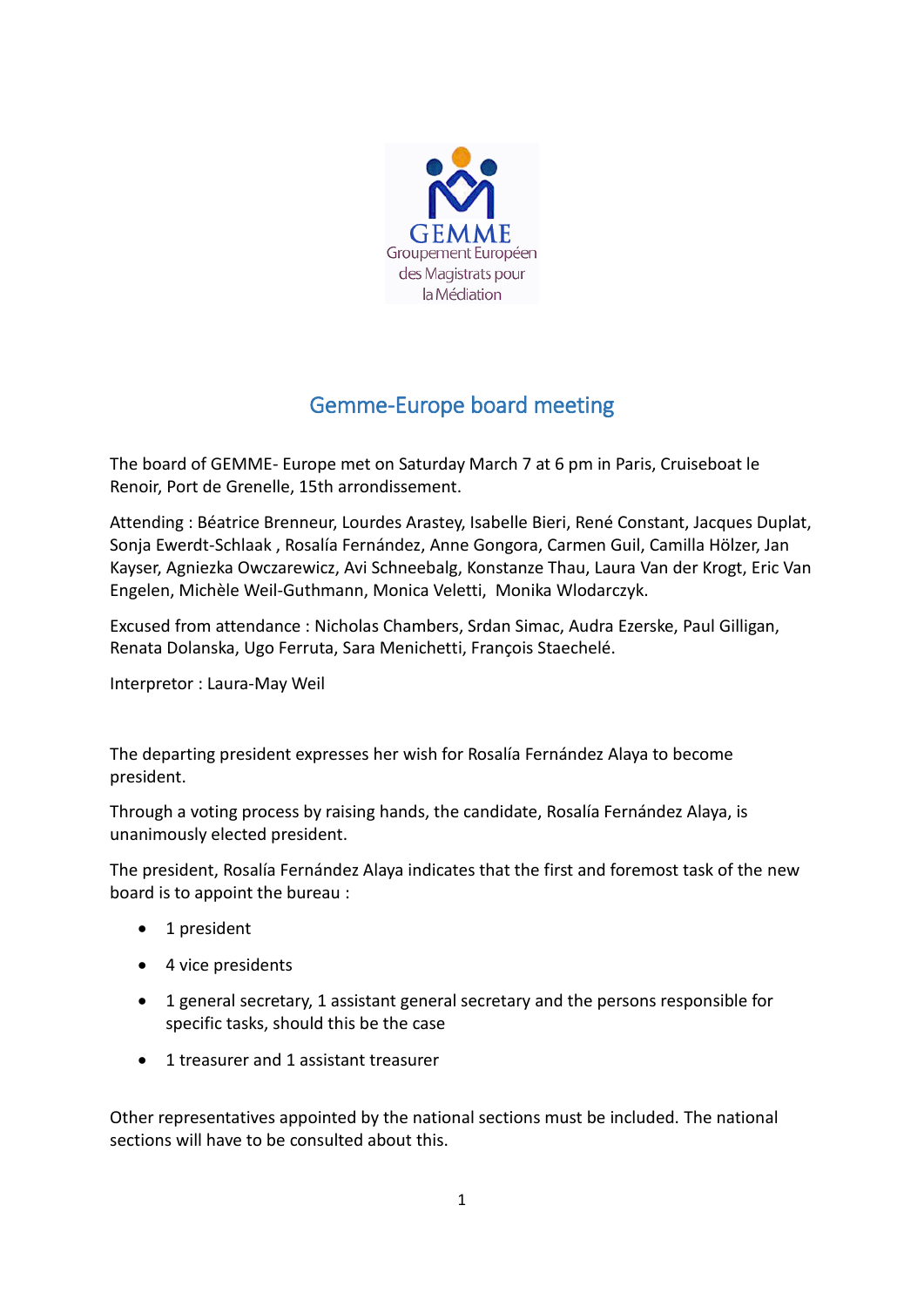## Election of the members of the Bureau

Rosalía Fernández Alaya declares that she has been in contact with various members of GEMME to constitute the bureau and proposes as vice-presidents:

- Monica Velleti
- Avi Schneebalg
- Eric Van Engelen
- Camilla Hölzer

The 4 vice presidents are unanimously elected.

Rosalía Fernández proposes:

- for the general secretary(article 6A RI),
	- o Anne Gongora, general secretary,
	- o Laura van der Krogt, assistant general secretary,
- for the treasury
	- o Jacques Vernochet, treasurer
	- o Carmen Guil, assistant treasurer (article 7 statutes and 6A RI)
- to perform specific tasks.
	- $\circ$  Paul Gilligan, who is responsible for relations with international institutions, continues in that role
	- o Monika Wlodarczyk joins the team of Paul with Lourdes Arastey, who continues her work concerning EUIPO.
	- o Isabelle Bieri works to maintain links between all the members
	- o François Staechelé continues his work as web master.

The board endorses the choice of the president unanimously.

Avi Schneebalg proposes that Béatrice Brenneur, former president and now president of honour of GEMME will be associated to the board and the bureau' work.

The proposals are unanimously accepted.

Rosalía Fernández proposes to create a WhatsApp group for the members of the board, to be used only for urgent matters, and to facilitate a rapid means of communication.

She remarks that the list of the board needs to be updated as well as the list of subjects that are under discussion, as some persons on the list do not belong to the board and/or to GEMME. She will discuss about it with François Staechelé.